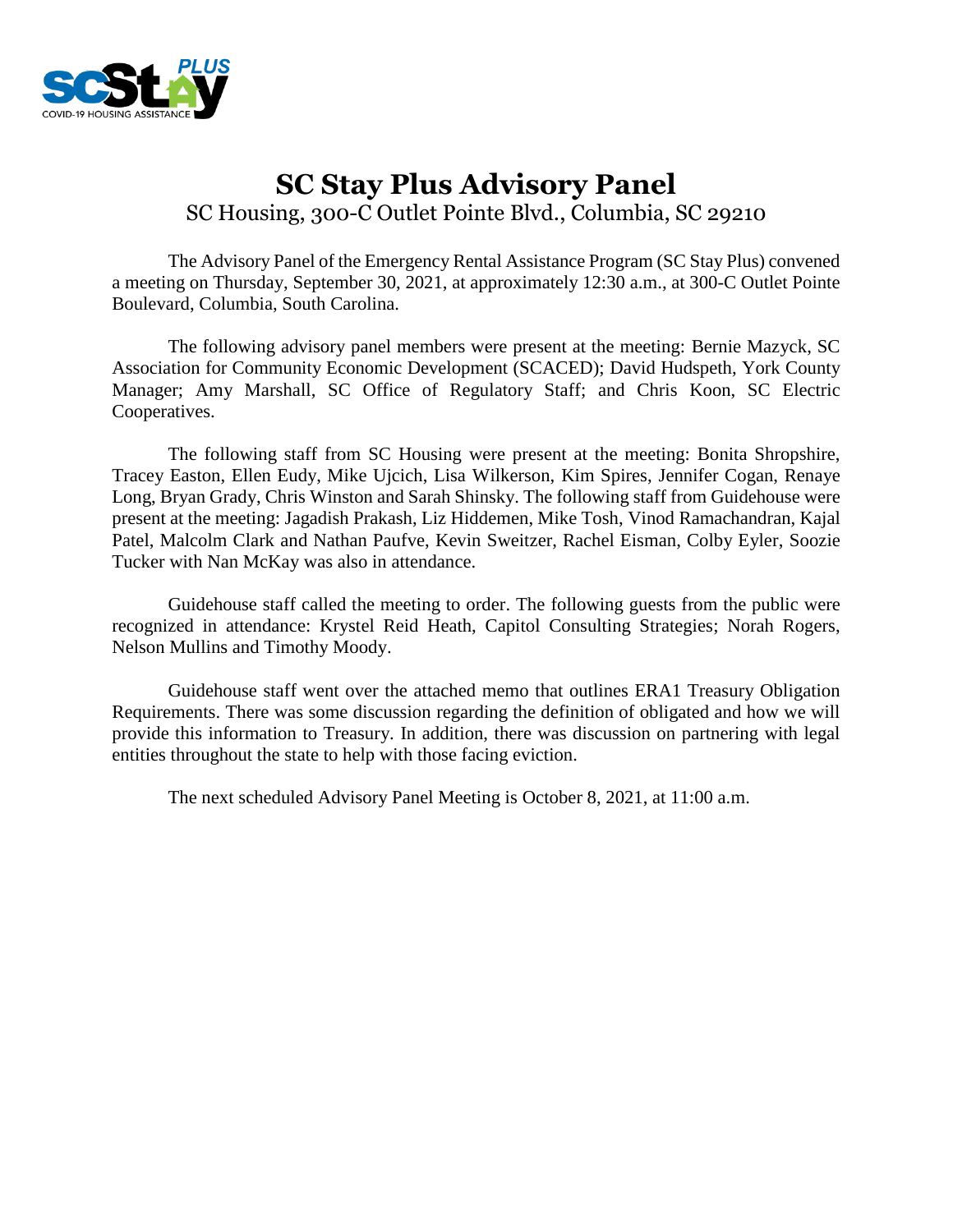



September 30<sup>th</sup>, 2021

Re: ERA1 Treasury Obligation Requirements

As part of the establishment of the ERA1 program under the Consolidated Appropriations Act, 2021, grantees are required to obligate  $65%$  of their allocated funding by September  $30<sup>th</sup>$ , 2021 or risk having their "excess" funds reallocated. On September 24<sup>th</sup>, Deputy Secretary of the Treasury Adeyemo published a [letter](https://home.treasury.gov/system/files/136/Deputy-Secretary-ERA-Letter_20210924.pdf) offering insight into Treasury's approach to identifying excess funds and reallocating them to "high-performing grantees."

On October 15<sup>th</sup>, 2021, all ERA1 programs will be required to report their total obligations as of September 30<sup>th</sup>. As defined by Treasury, "for purposes of ERA reporting, an obligation is a commitment to pay a third party with ERA award proceeds based on a contract, grant, loan, or other arrangement."

In South Carolina, a total of \$176M (65% of \$271M) must be obligated to meet this threshold. The following four funding categories have been identified where commitments to pay exist through either applications received through the SC Stay Plus portal or through contracts and arrangements with third parties:

- Assistance requested by applicants
- Expected administrative costs
- Expected housing stability assistance
- Expected additional utilities assistance

The assistance requested by applicants is calculated through the actual applicant submission data through the SC Stay Plus portal, as of September  $30<sup>th</sup>$ , 2021.

The expected additional utilities assistance, as well as the expected housing stability assistance were calculated based on the average assistance requested for each of the five utility types (gas, electric, water, sewer, and trash) and housing stability expenses, multiplied by the estimated number of eligible households that have not yet applied for assistance. The number of eligible households was determined based on the Census's Household Pulse Survey and Surgo Ventures model data and the percentage of applicants who request utility assistance (56%) and housing stability expenses (68%). Obligations for utilities will be through applications received via the portal, or through arrangements with utility companies themselves. Obligations for housing stability costs will be through applications that are received from the portal.

The expected administrative costs were calculated based on the estimated costs for the agency and the third-party vendors that it has formally contracted with to administer the program and will not exceed 10% of the total grant value as laid out by treasury guidelines.

While the assistance requested will continue to grow, the current breakdown is as follows: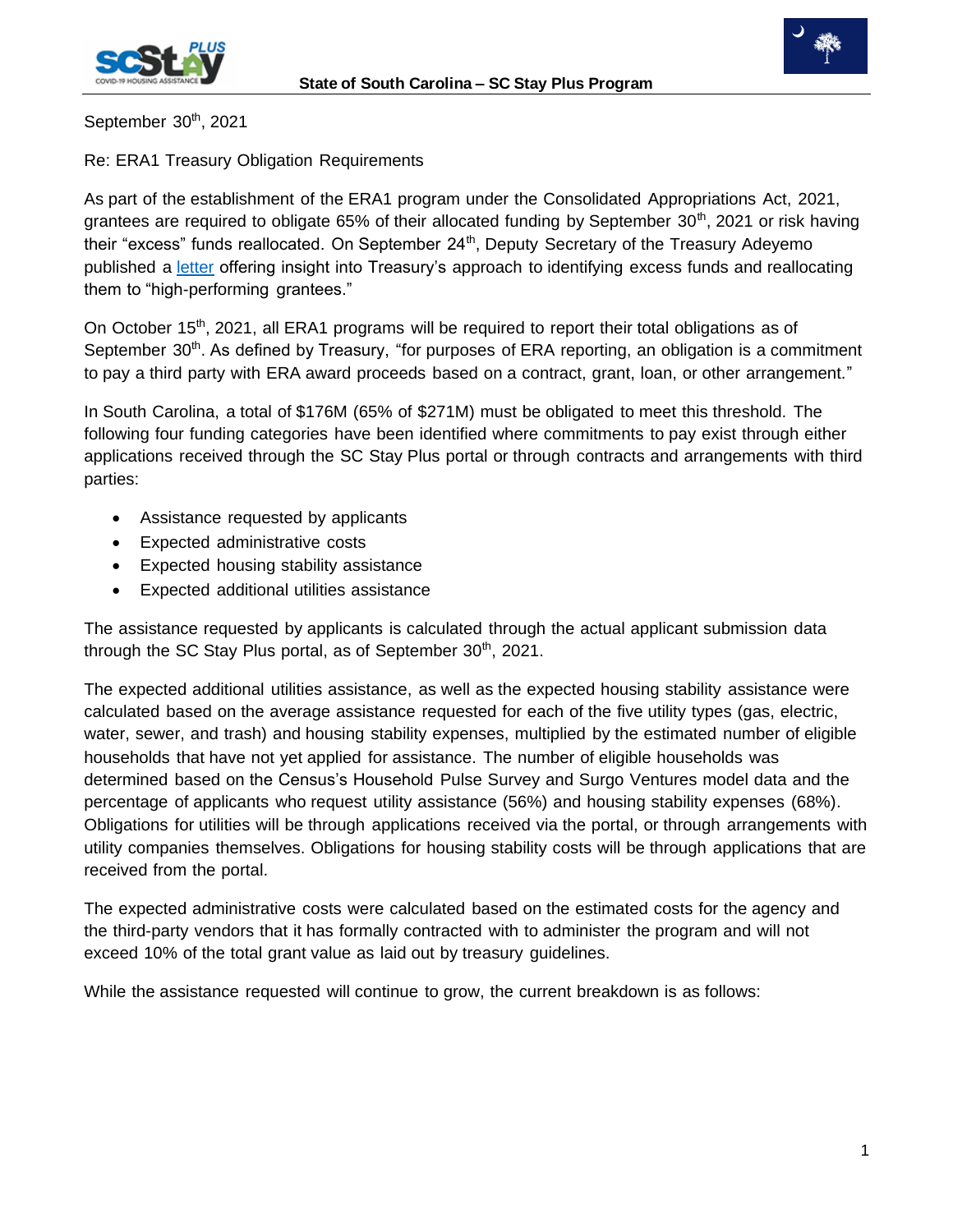

## **State of South Carolina – SC Stay Plus Program**

| <b>Category</b>                                 | <b>Obligation</b> |
|-------------------------------------------------|-------------------|
| Assistance Requested by Applicants              | \$86,938,850.36   |
| <b>Expected Additional Utilities Assistance</b> | \$86,093,746.14   |
| <b>Expected Administrative Costs</b>            | \$27,100,000.00   |
| <b>Expected Housing Stability Assistance</b>    | \$4,806,427.29    |
| <b>Total</b>                                    | \$204,939,023.79  |
| <b>Percentage of 271M</b>                       | 75.41%            |

The Q3 Treasury Report requires obligation amounts to be broken out into amount for participant households (current application volume and expected utilities), expected administrative costs, and expected housing stability costs.

## Appendix – Additional Utilities and Housing Stability Assistance

Using both application data (the amount requested by applicants) and review data (the amount determined eligible for assistance by a staff reviewer), average arrears were calculated across the five utility types covered by SC Stay Plus (gas, electric, water, sewer, and trash).

| Average Electric Arrears           | \$490.61 |
|------------------------------------|----------|
| <b>Average Gas Arrears</b>         | \$265.81 |
| Average Water Arrears              | \$200.43 |
| Average Sewer Arrears              | \$171.87 |
| Average Trash Arrears              | \$268.83 |
| Average Housing Stability Requests | \$137.88 |

To calculate the number of eligible households, a [model](https://surgo-housing-vulnerability.s3.amazonaws.com/FINAL_SurgoVentures_RentalArrearsinthePandemic_Methodology_July2021.pdf) created by Surgo Ventures was used to estimate that 68% of the 197,903 indebted renters identified by the Census' Household Pulse Survey live in counties served by SC Stay Plus. Given that 61.8% to 68% of renters in South Carolina are lowincome according to Comprehensive Housing Affordability Strategy estimates, 2013-2017, there are between 83,107 to 134,477 households in the SC Stay Plus service area at or below the 80% AMI threshold who are behind on their rent.

Based on application trends, 56% of these households need utility assistance in addition to rental assistance. Taking 56% of the 83,107 to 134,477 households and subtracting the number of households already assisted by the program leaves **32,837** to **61,604** eligible households. This number was used to calculate total estimated arrearages for each of the five utility types across the state.

|                                        | Low Estimates   | High Estimates  |
|----------------------------------------|-----------------|-----------------|
| <b>Estimated Electrical Arrearages</b> | \$16,110,121.32 | \$30,223,538.44 |
| <b>Estimated Gas Arrearages</b>        | \$8,728,217.52  | \$16,374,651.22 |